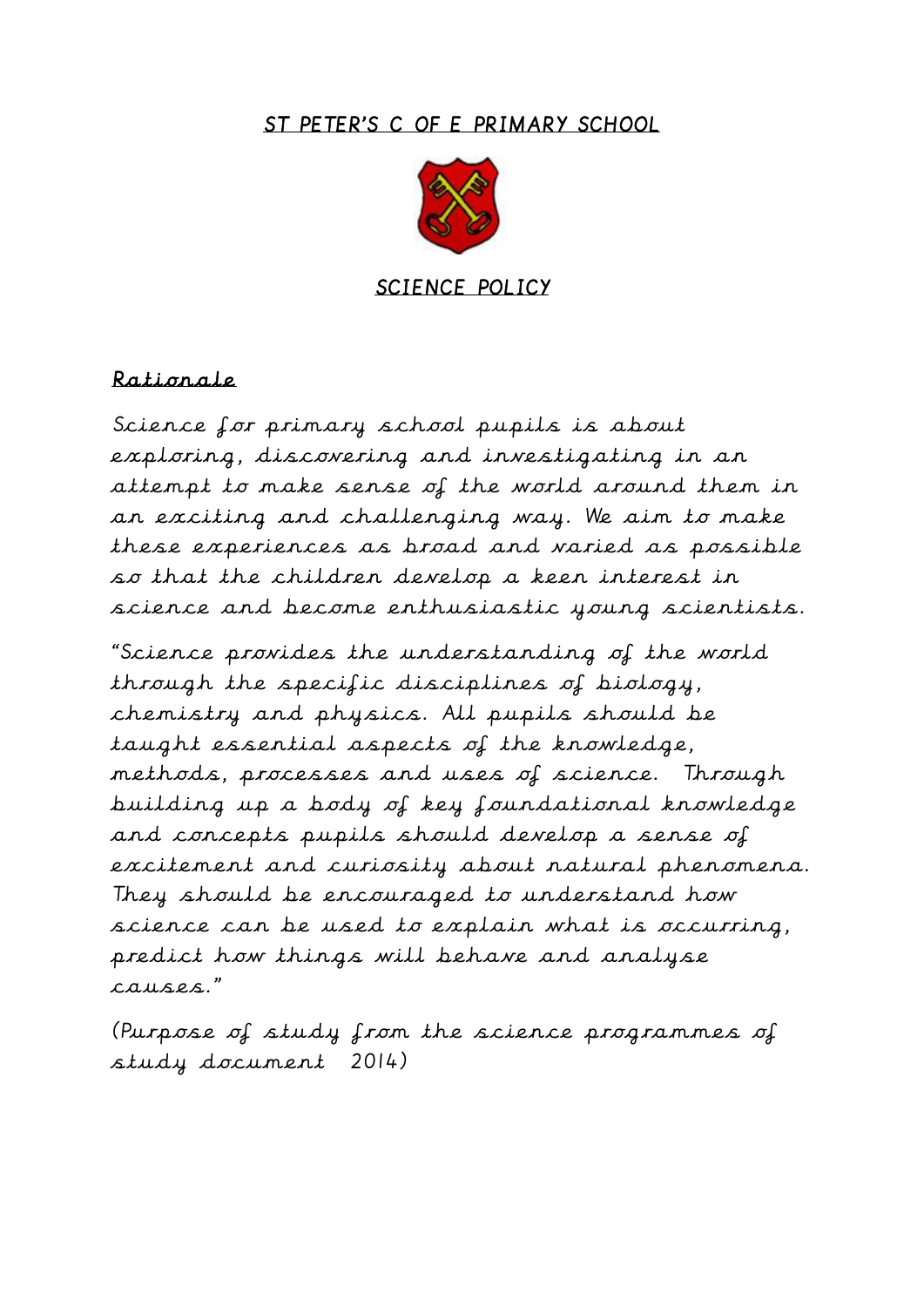#### Aims

#### We encourage pupils:

- to begin to understand the way things work in the world around them through their own investigations and observations
- develop scientific knowledge and understanding through the specific disciplines of biology, chemistry and physics
- to develop the skills of working scientifically
- to develop a wide breadth of knowledge of scientific vocabulary
- to become caring people who respect living things and the environment

#### Implementation

In accordance with the National Curriculum Hours per year Key Stage One 54 hours Key Stage Two 72 hours

#### Foundation Stage

Science in the Foundation Stage is taught through the element of Knowledge and Understanding of the world. This gives opportunities for the children to solve problems, make decisions, experiment, predict and explore the environment around them.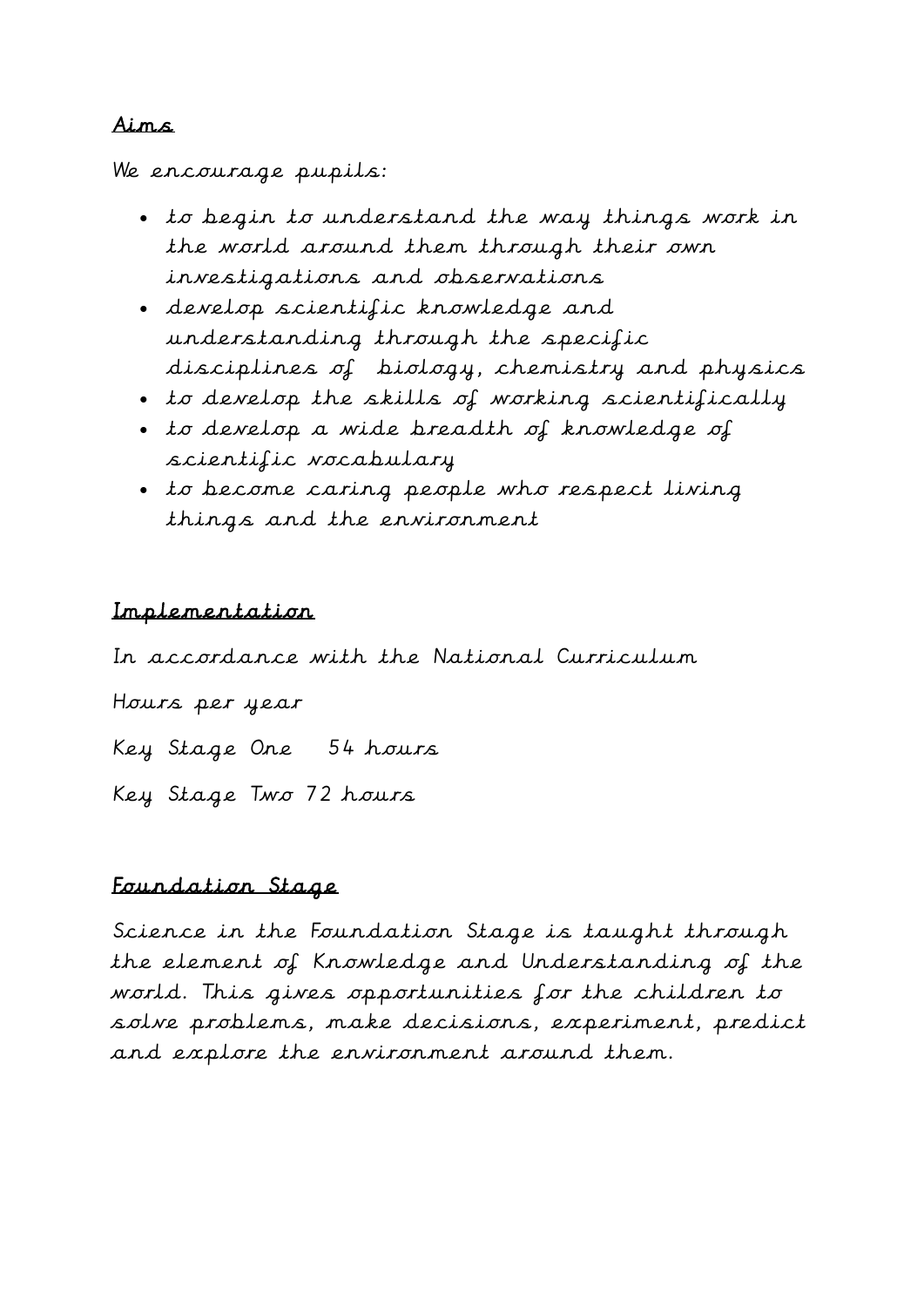# Key Stage One and Two

Working scientifically is an approach which allows children to explore and investigate the world of science through a range of activities that promote scientific skills. This should be taught through the content of the biology, chemistry and physics programme of study. The pupils should be taught the following practical scientific methods:

 $(KSI)$ 

- asking simple questions and recognising that they can be answered in different ways
- observing closely, using simple equipment
- performing simple tests
- identifying and classifying
- using their observations and ideas to suggest answers to questions
- gathering and recording data to help in answering questions

# (LOWER KS2)

- asking relevant questions and using different types of scientific enquiries to answer them
- setting up simple practical enquiries, comparative and fair tests
- making systematic and careful observations and, where appropriate, taking accurate measurements using standard units, with a range of equipment, including thermometers and data loggers
- gathering, recording, classifying and presenting data in a variety of ways to help in answering questions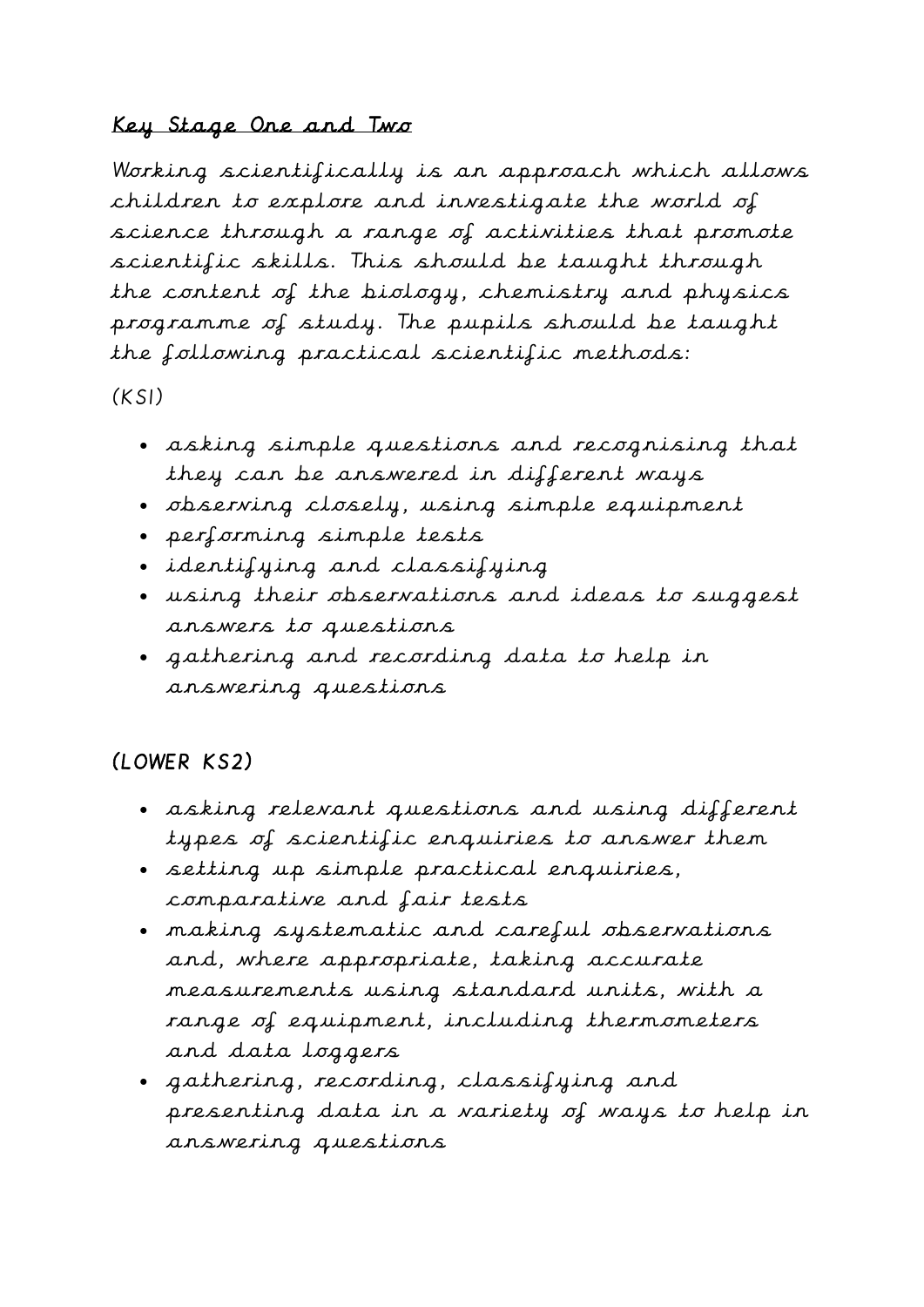- recording findings using simple scientific language, drawings, labelled diagrams, keys, bar charts and tables
- reporting on findings from enquiries, including oral and written explanations, displays or presentations of results and conclusions
- using results to draw simple conclusions make predictions for new values, suggest improvements and raise further questions
- identifying differences, similarities or changes related to simple scientific ideas and processes
- using straight forward scientific evidence to answer questions to support their findings

# (UPPER KS2)

- planning different types of scientific enquiries to answer questions, including recognising controlled variables where necessary
- taking measurements using a range of scientific equipment with increasing accuracy and precision, taking repeated readings when appropriate
- recording data and results of increasing complexity using scientific diagrams and labels, classification keys, tables, scatter graph, bar and line graphs
- using test results to make predictions to set up further comparative and fair tests
- reporting and presenting findings from enquiries, including conclusions, casual relationships and explanations of and degree of trust in results in oral and written forms such as displays and presentations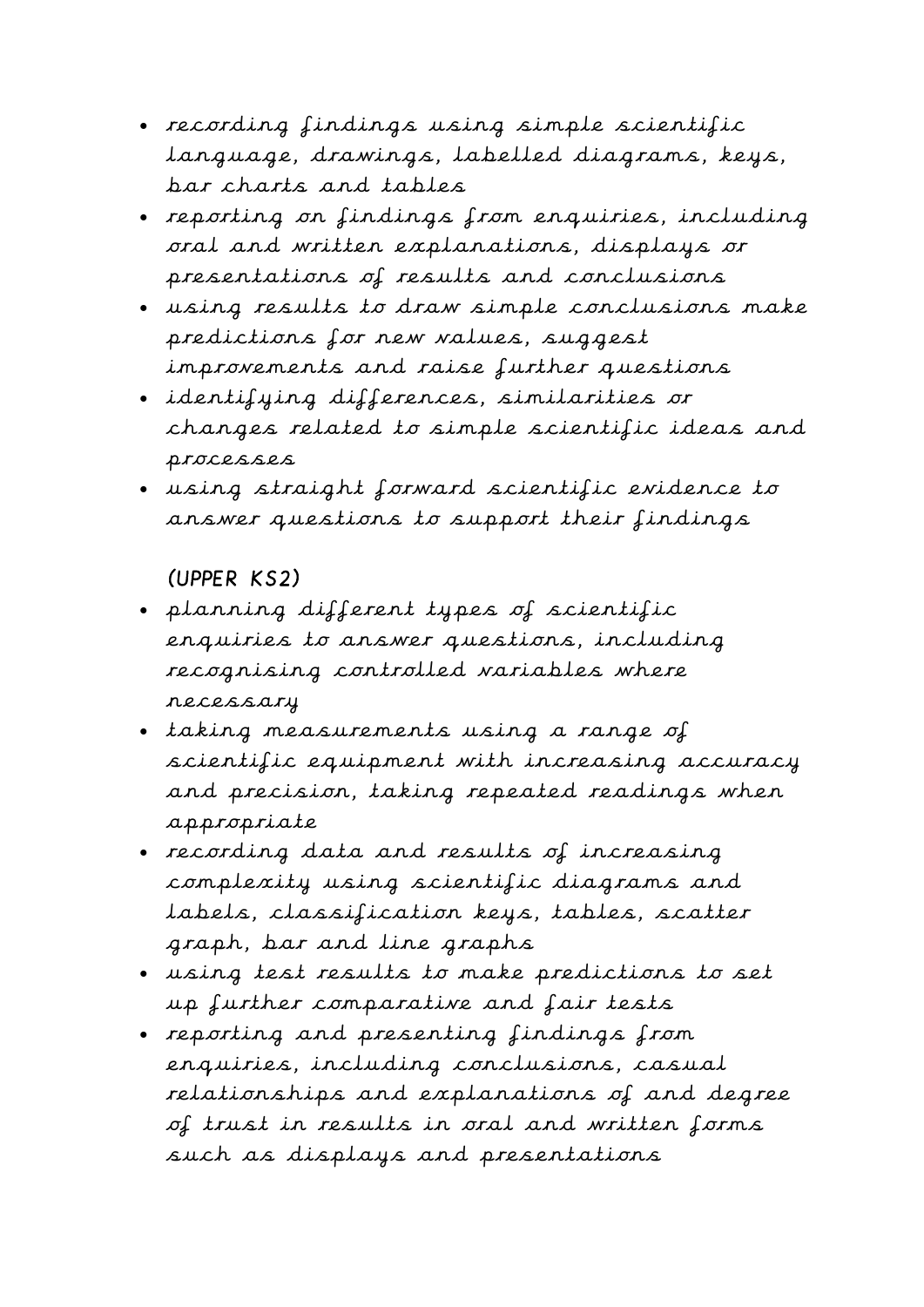identifying scientific evidence that has been used to support or refute ideas or arguments

## Content

Science is concerned with the acquisition of certain scientific concepts and areas of knowledge, important and necessary for further scientific understanding and growth. The school aims to develop the fundamental concepts and introduce a body of knowledge through which to practice the skills of working scientifically through the content covered in biology, chemistry and physics.

# Biology

Animals, including humans (KS1 and 2)

Plants (KS1 and 2)

Evolution and inheritance (KS2)

All Living things and their habitats (KS1 and 2)

# Chemistry

Everyday materials and their uses (KS1)

Grouping and classifying materials (KS2)

Changing materials (KS2)

States of matter (KS2)

Rocks (KS2)

Separating and mixtures of materials (KS2)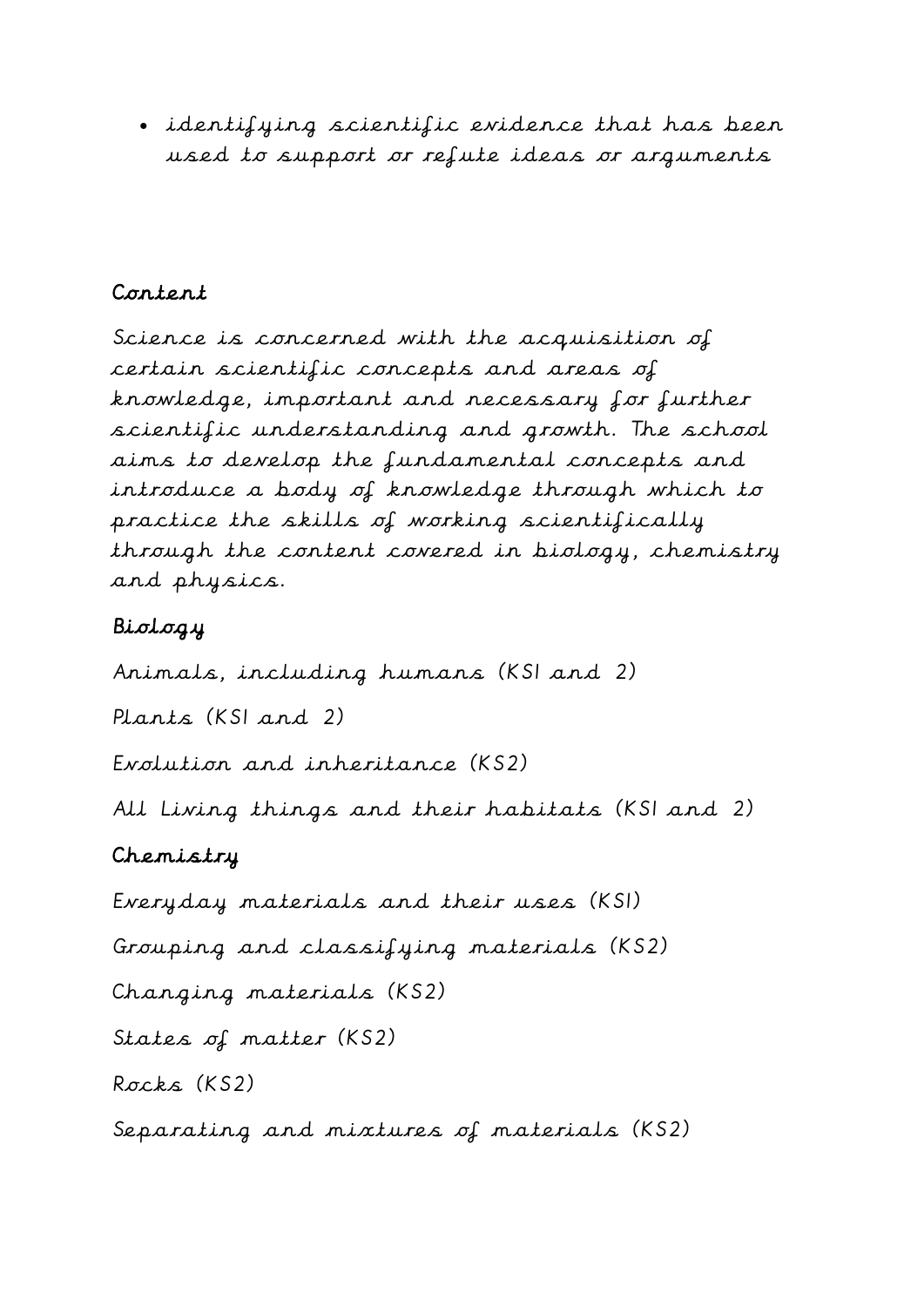## Physics

Seasonal change (KS1) Electricity (KS2) Forces and magnets (KS2) Light and sound (KS2) The earth and space (KS2)

# Coverage

These areas of science are met through the topic planning for each key stage with additional science covered when revising or revisiting key areas.

# Learning support

Pupils with additional learning needs are supported by differentiated learning strategies. This applies to pupils who need additional support and those who are more able.

### Healthy schools initiative

This initiative has been established to provide pupils with a wide range of opportunities to explore healthy lifestyles through the biology area of the curriculum (health, nutrition, circulation, growth and movement).

# Assessment, Recording and Reporting

Individual progress in science will be assessed in accordance with the School Assessment policy. Assessment in science covers all strands. Pupils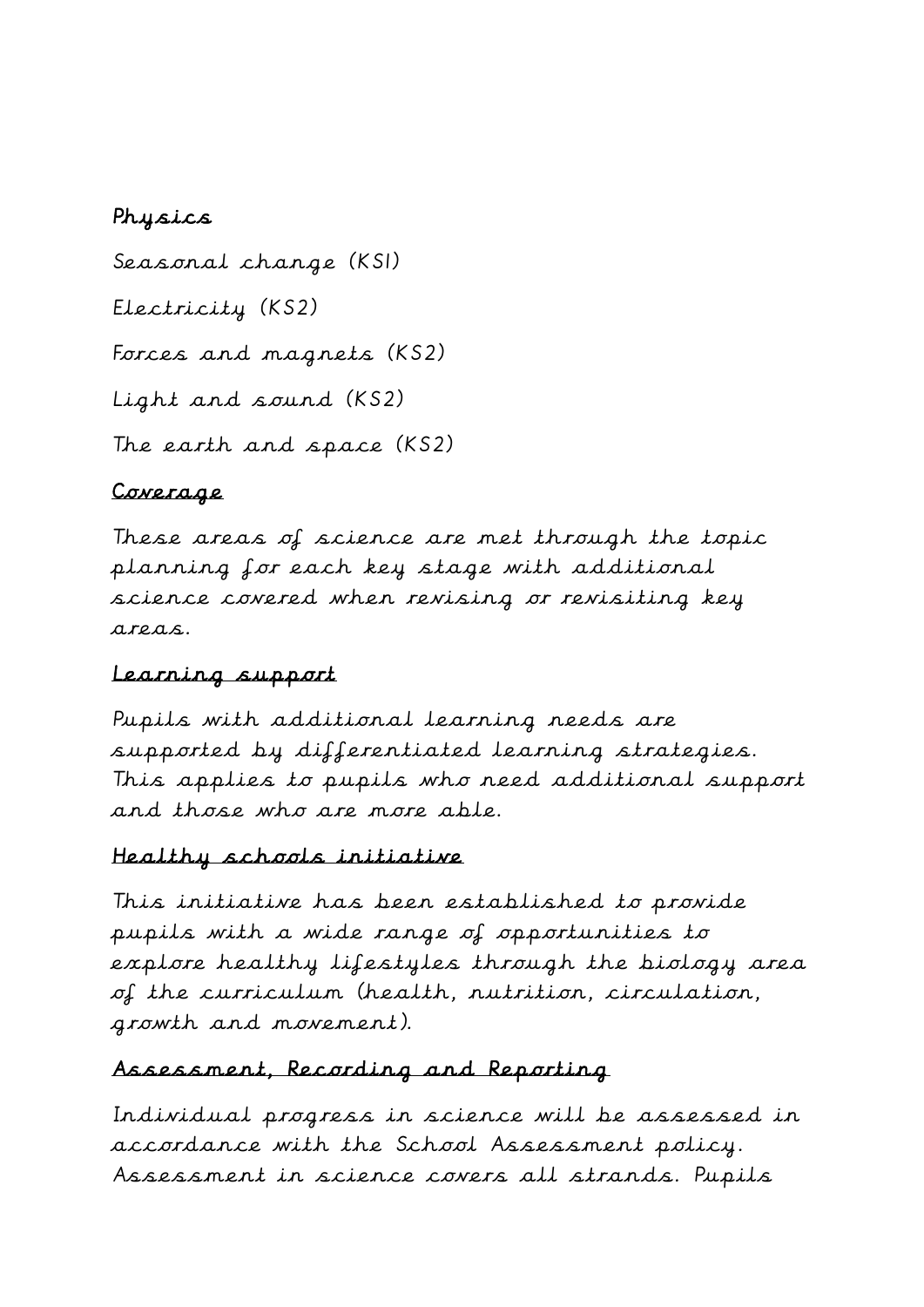will be assessed using the Star Assessments and teachers individual assessment criteria against the 2014 curriculum identifying children as emerging, expected or exceeding using a point system against the science criteria for their year group.

# Equality of opportunity

All pupils will have equal opportunity to participate in different scientific activities regardless of their ability, gender, cultural or ethnic background. This is in accordance with the school's equal opportunities policy. There should be flexibility within planning to allow for differentiation enabling pupils to achieve their potential in all areas of science.

### Health and safety

Teachers in the school are aware of safety amongst the children in their care. The school has adopted the Association for Science Education's booklet 'Be Safe'. This is kept in the staffroom.

### Resources

Resources for science are stored centrally in boxes in the curriculum resource area. The science subject leader is responsible for ensuring that the equipment necessary for effective delivery of the curriculum is available. The 'Switched on Science' scheme is being used to support the implementation of the Curriculum 2014. (Science equipment is ordered within key stages using the topic budget allowance).